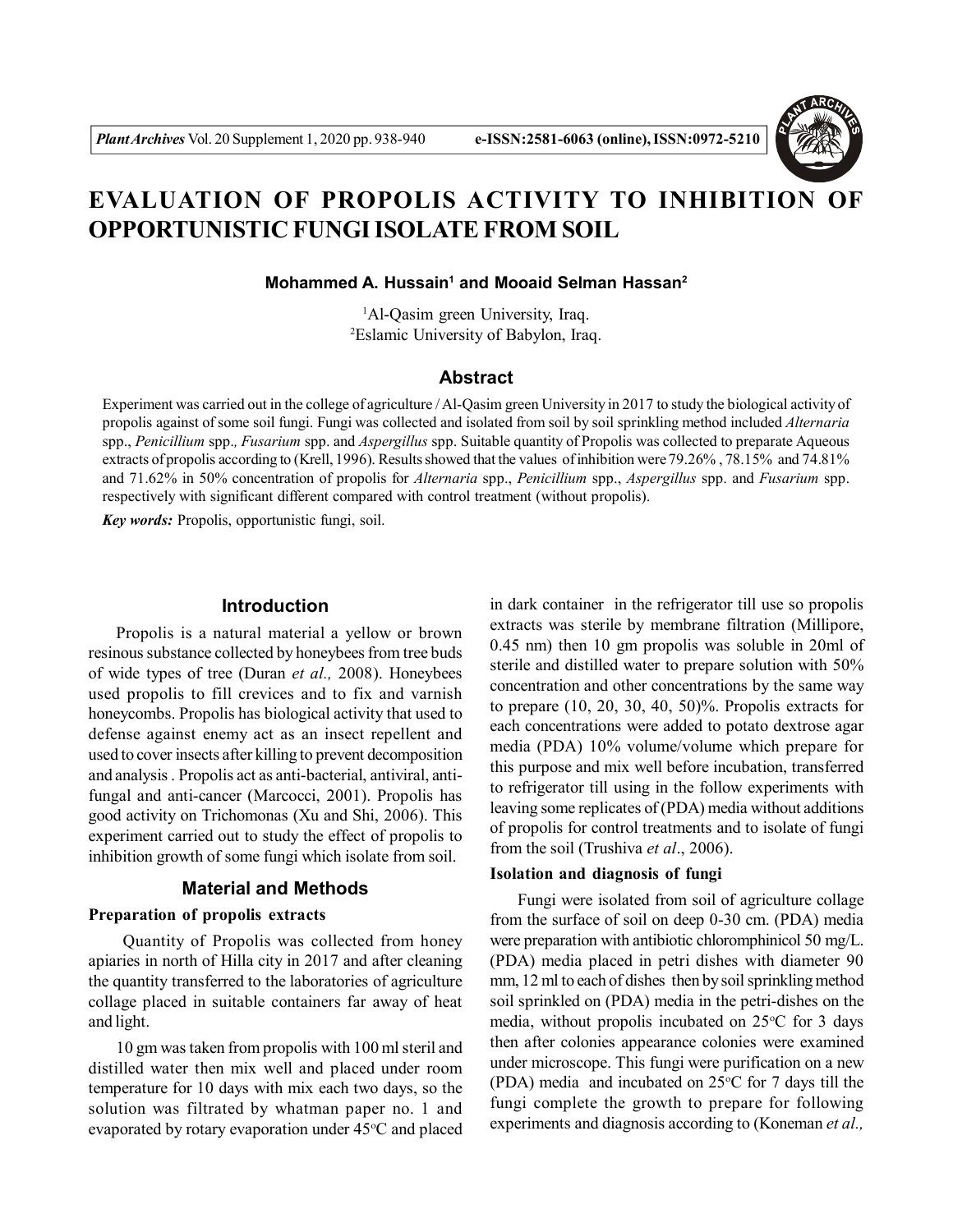| <b>Concentration of Propolis %</b> |           |       |       |                 |       |       |                                                |         |
|------------------------------------|-----------|-------|-------|-----------------|-------|-------|------------------------------------------------|---------|
| <b>LSD</b>                         | 0 control | 50    | 40    | 30              | 20    | 10    | <b>Fungal Spp.</b>                             |         |
| 3.012                              | 90.00     | 22.67 |       |                 |       |       | $25.67$ 35.33 39.67 42.67 Aspergillus spp      | Average |
| 1.143                              | 90.00     | 25.54 |       |                 |       |       | 27.00   37.44   40.55   44.88   Fusarium spp   | of      |
| 2.442                              | 90.00     | 19.66 |       |                 |       |       | 24.33 32.66 36.66 41.33 <i>Penicillium</i> spp | Fungal  |
| 2.697                              | 90.00     | 18.66 |       | $25.33$   31.33 | 35.00 | 40.00 | Alternaria spp                                 | growth  |
|                                    |           | 1.251 | 2.019 | $ 0-887$        | 1.068 | 2.075 | <b>ISD</b>                                     | /mm     |

**Table 1:** Effect of Propolis on average of Fungal growth.

|  |  | Table 2: Effect of Propolis on average of Fungal growth. |  |  |  |  |
|--|--|----------------------------------------------------------|--|--|--|--|
|--|--|----------------------------------------------------------|--|--|--|--|

|                                          | <b>Concentration of Propolis %</b> |       |       |       |       |                       |            |
|------------------------------------------|------------------------------------|-------|-------|-------|-------|-----------------------|------------|
| <b>Fungal Spp.</b>                       |                                    | 20    | 30    | 40    | 50    | $ 0 \text{ control} $ | <b>LSD</b> |
| $\frac{0}{0}$<br><i>Aspergillus</i> spp  | $60.74$ 55.92 53.58                |       |       | 71.47 | 74.81 | 0.00                  | 3.99       |
| of<br><i>Fusarium</i> spp                | 50.13                              | 54.94 | 58.40 | 70.00 | 71.62 | 0.00                  | 5.34       |
| Fungal<br>54.07   <i>Penicillium</i> spp |                                    | 59.26 | 63.71 | 72.96 | 78.15 | 0.00                  | 4.78       |
| 55.55   Alternaria spp<br>1n             |                                    | 61.11 | 65.18 | 71.85 | 79.26 | 0.00                  | 2.88       |
| hibition<br><b>ISD</b>                   | 3.073                              | 2.088 | 1.444 | 3.019 | 4.254 |                       |            |

1978, Buckley, 1989, Kwon Chung and Bennett, 1992, Ellis, 1994).

## **Test of propolis activity in inhibition of fungal growth**

After growth of fungi was completed one disc with 5mm diameter from each spp of fungi from external edge of petri-dishes was taken and placed on (PDA) media in petri-dishes with 3 replicates for each media with propolis and without propolis placed in incubator for 7 days on 25C.

#### **Estimate the percentage of inhibition**

After 7 days all the fungi complete the growth, percentage of inhibition of growth was estimated by measured average of two vertically diameters going through the center of each dish using the following equation according to (Okegbo R.N., 2000).

% for inhibition **=** Average of fungal growth for control Average for treatment / Average of fungal growth for control  $\times$  100

# **Results and discussions**

Table 1 and 2 showed that the addition propolis to (PDA) media with different concentration caused decrease of growth of fungi and the highest value was to concentrations 50% of *Fusarium* spp. which gave 25.54 mm and increase percentage of inhibition of fungi and the highest value was to concentrations 50% to *Alternaria* spp. Because propolis contains important compounds include phinolic acids, Terpinoids, Flavonoids, Aromatic acids, Ester and Fatty acids this compounds inhibited some enzyms include phospholipase, lipoxyginase (Duran *et al.,* 2008). Propolis can affect on DNA and mitochondria respiration and activity of electron transport for cellular membrane of fungi (Sforcin, 2007).

# **Conclusions and Recommendations**

# **Conclusions**

1. Four species of fungi were isolated from soil *Aspergillus*, *Fusarium*, *Penicillium* and *Alternaria*.

2. Propolis has good biological activity against fungi.

3. The highest value of inhibition was to *Alternaria* spp which was 79.26% with significant different compared with control treatment (media without propolis).

## **Recommendations**

1. Test propolis activity with others fungi and bacteria that cause many diseases.

2. Test propolis activity to treate some disease of plant and human.

## **References**

- Atlas, R.M., A.E. Brown and L.C. Parks (1995). Laborotary Manual Experimental Microbiology. Mosby. St. Louis. London.
- Bonjar, G.H.S. (2004). Antiyeast activity of some plants used in traditional Herbal- medicine of Iran. *J. Biol. Sci*., **4(2):** 212-215.
- Buckely, H.R. (1989). Identification of yeast in : Evan, E.G.V. and Richardson, M.D. (eds) Mediccal mycology. A practical approach. IRL press, Oxford Univ. Press.
- Dimov, V., N. Ivanovska, V. Bankova and S. Popove (1992). Immunomodulatory action of propolis : IV, Prophylactic activity against gram negative and adjuvant effect of the water-soluble derivation. *Vaccine.,* **52(7):** 1-7.
- Duran, G., N. Duran and G. Culha (2008). *In vitro* antileishmanial activity of Adana propolis samples on *Leishmania tropica*: a preliminary study. *Parasitol. Res*., **102:** 1217-1225.
- Ellis. D.H. (1994). Clinical Mycology: The human opportunistic Mycosis. Gillingham Pvt. Ltd, Austalia: 166.
- Emmonons, C.W., C.H. Binford, J.P. Utz and K.J. Kwon-Chung (1977). Medical Mycology, 3rd. edn. Lea and Febiger, *Philadelphia.,* 592.
- Ghisalberti, E.L. (1979). Propolies : A review. *Bee world*., **60(2):** 59-84.
- Kaal, J. (1991). Natural medicine from honey bees. (Apitherapy) Amesterdam.
- Koneman, E.W., G.D. Robert and S.E. Wright (1978). Practical laboratory Mycology, 2. edn, Williams and Wilkins company, Baltimor, USA: 139.
- Krell, R. (1996). Value of added products from bee-keeping. Food and Agriculture Organization of united nations (FAO).